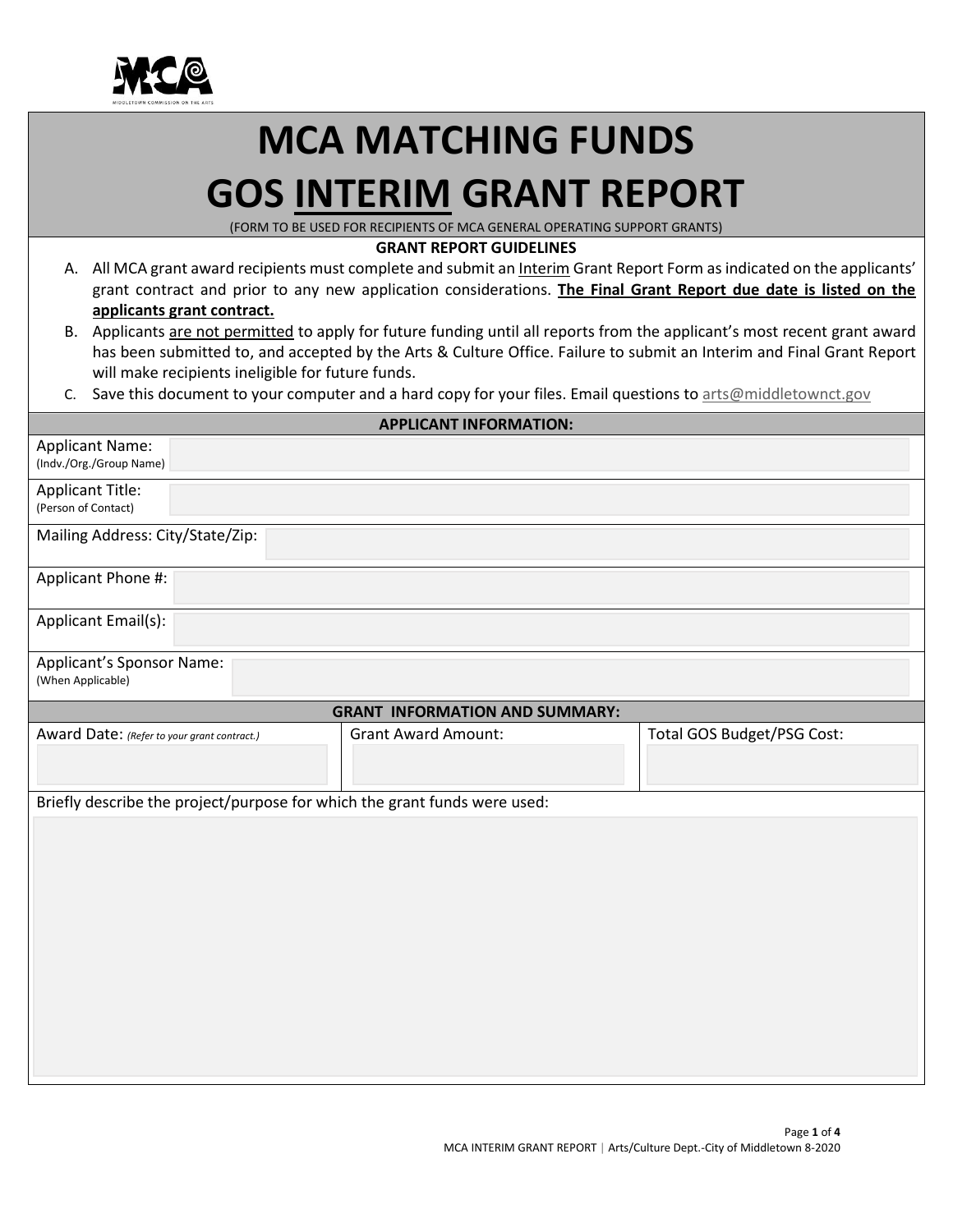

| <b>PROJECT/EVENT INFORMATION:</b>                                                                                                                                                                                                  |                          |  |
|------------------------------------------------------------------------------------------------------------------------------------------------------------------------------------------------------------------------------------|--------------------------|--|
| Is there a specific project is included in this GOS funding period, and/or an ongoing project happening throughout the<br>programming season that you would like to highlight? If so, please complete the details below.           |                          |  |
| Project/Event Title:                                                                                                                                                                                                               |                          |  |
|                                                                                                                                                                                                                                    |                          |  |
| Lead Artist & Title:                                                                                                                                                                                                               |                          |  |
|                                                                                                                                                                                                                                    |                          |  |
|                                                                                                                                                                                                                                    |                          |  |
| Project/Event Date/s:                                                                                                                                                                                                              |                          |  |
|                                                                                                                                                                                                                                    |                          |  |
| Location of Project/Event:                                                                                                                                                                                                         |                          |  |
| Participant Involvement:                                                                                                                                                                                                           |                          |  |
| (List the number of people who are participating in presenting your event/project/programming and list their titles (i.e. Artistic staff, cast members, volunteers, and etc.).                                                     |                          |  |
|                                                                                                                                                                                                                                    |                          |  |
|                                                                                                                                                                                                                                    |                          |  |
|                                                                                                                                                                                                                                    |                          |  |
|                                                                                                                                                                                                                                    |                          |  |
|                                                                                                                                                                                                                                    |                          |  |
| Total # Participants:                                                                                                                                                                                                              |                          |  |
|                                                                                                                                                                                                                                    |                          |  |
| <b>INCOME SOURCES FOR PROJECT:</b>                                                                                                                                                                                                 |                          |  |
| Please provide a SNAPSHOT of amounts and sources of funds received for GOS.                                                                                                                                                        |                          |  |
| Examples: Grants, donations, ticket sales, concessions, fundraisers, and misc.<br>MCA Grant Awarded Amount->                                                                                                                       | \$                       |  |
|                                                                                                                                                                                                                                    | \$                       |  |
|                                                                                                                                                                                                                                    | \$                       |  |
|                                                                                                                                                                                                                                    | $\overline{\mathcal{L}}$ |  |
|                                                                                                                                                                                                                                    | \$                       |  |
|                                                                                                                                                                                                                                    | \$                       |  |
|                                                                                                                                                                                                                                    | \$                       |  |
|                                                                                                                                                                                                                                    | $\overline{\mathsf{S}}$  |  |
| <b>Total (Actual Income Sources for Project)</b>                                                                                                                                                                                   | $\frac{1}{2}$            |  |
| <b>EXPENSES FOR PROJECT:</b>                                                                                                                                                                                                       |                          |  |
| Please provide a SNAPSHOT of amounts expended on the project or GOS and how you are utilizing grant funds.<br>Examples: Admin Salaries, Artist fees, technical staff, rental, marketing/PR, printing, equipment, travel, and misc. |                          |  |
|                                                                                                                                                                                                                                    | \$                       |  |
|                                                                                                                                                                                                                                    | \$                       |  |
|                                                                                                                                                                                                                                    | \$                       |  |
|                                                                                                                                                                                                                                    | \$                       |  |
|                                                                                                                                                                                                                                    | \$                       |  |
|                                                                                                                                                                                                                                    | \$                       |  |
|                                                                                                                                                                                                                                    | \$                       |  |
|                                                                                                                                                                                                                                    | \$                       |  |
| <b>Total (Actual Expenses for Project)</b>                                                                                                                                                                                         | $\frac{1}{2}$            |  |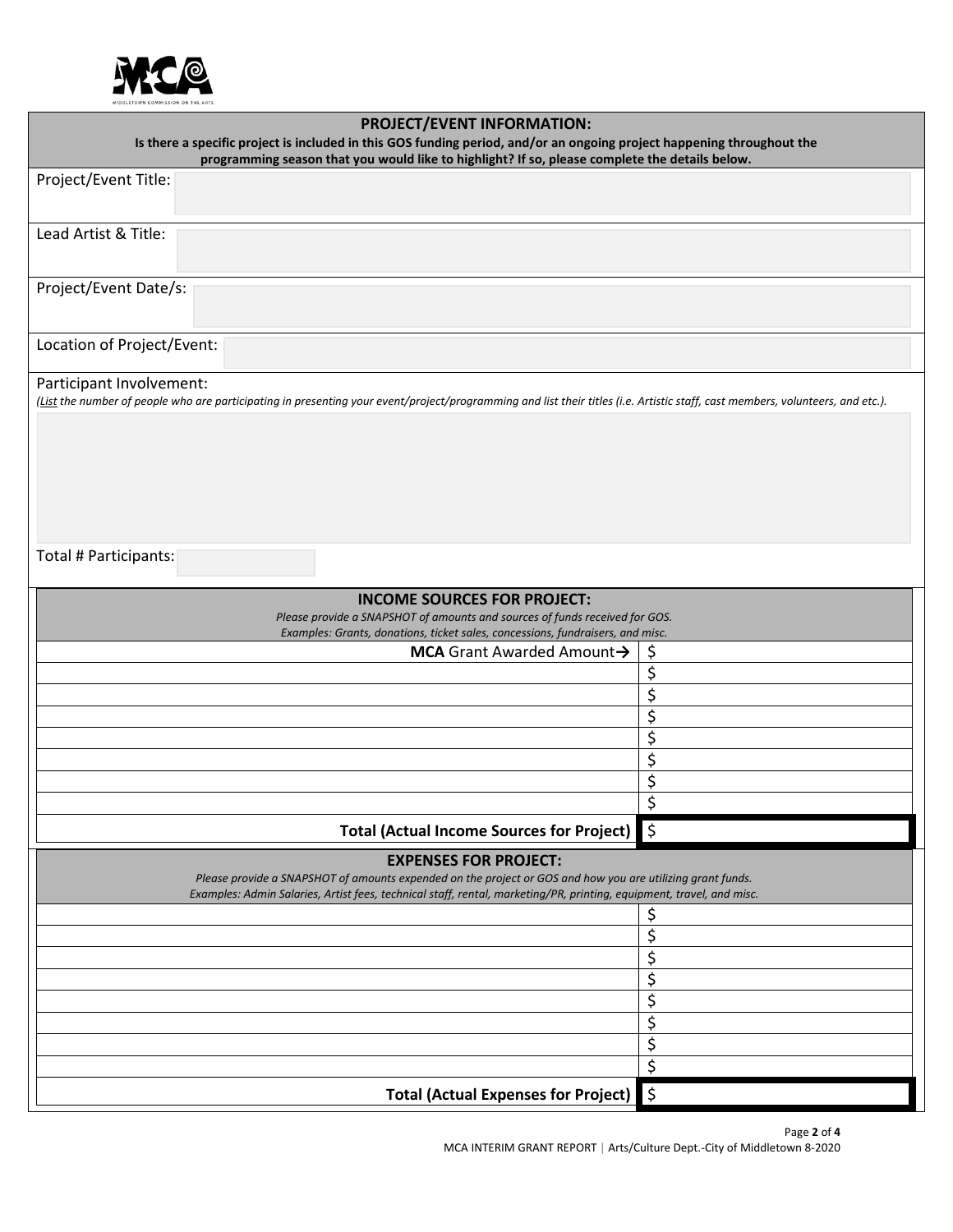

## **QUESTION #1. PUBLICITY STRATEGY:**

*Describe the manner in which you are promoting your project and/or programming. List all methods, marketing tools, website and social media addresses that are currently being used for advertising. Please attach all printed poster, event flyers and publications to this report.*

## **QUESTION #2. STATUS REPORT: Please answer all of the following questions.**

*1. Briefly explain how your programming is evolving with support of grant funds? 2. Explain how the organizations' programming is achieving and fulfilling its projected community impact for Middletown citizens. 3. Has your project been modified to a socially distanced or online platform?*